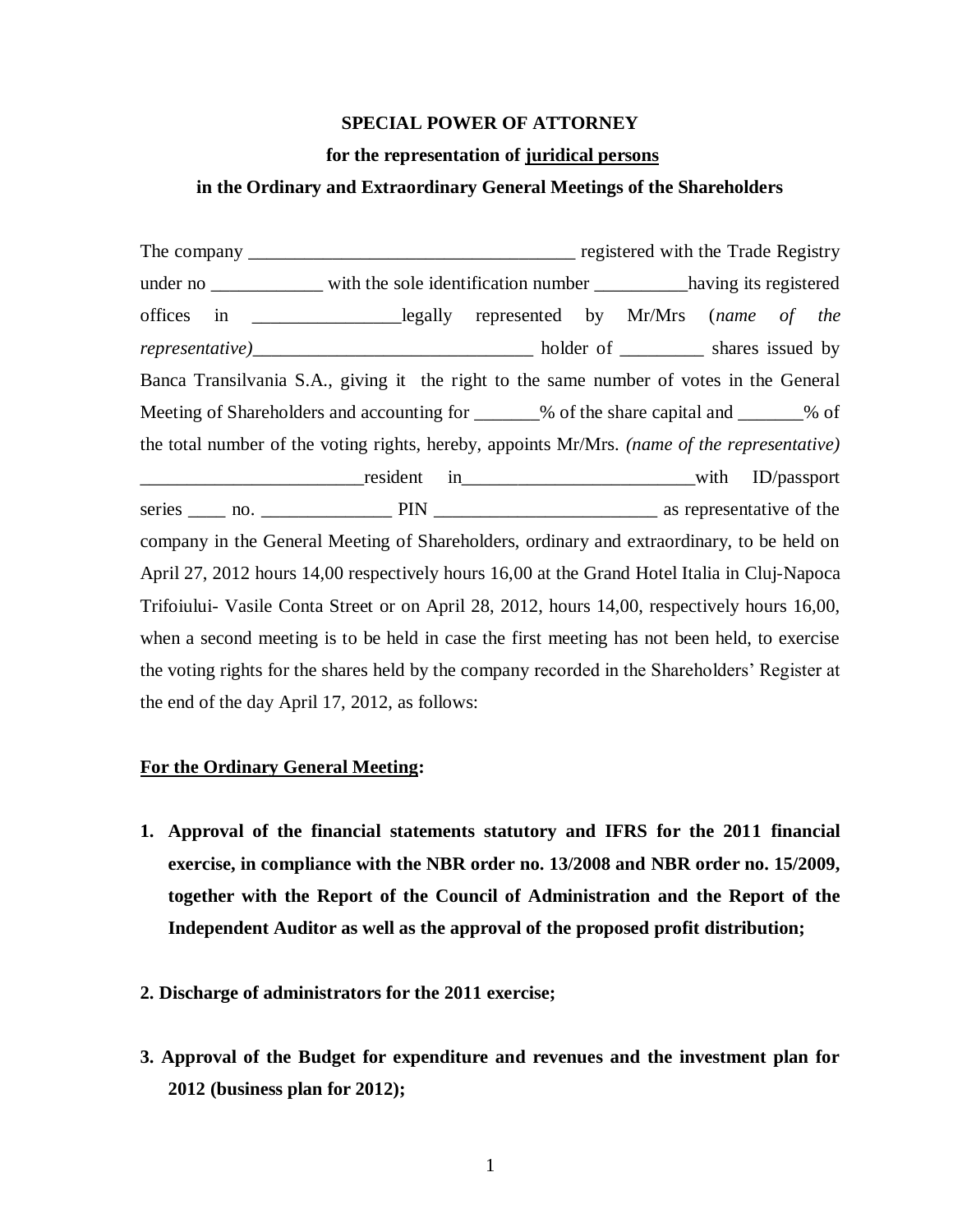**4. Selection of an administrator for the period remaining to the end of the current mandate for the Council of Administration, namely 2012 – 2014, to fill a vacancy 1. VASILE PUŞCAŞ**

**5. Setting the remuneration of administrators for 2012 exercise, including the ceilings of additional remunerations granted to the administrators and directors;** 

**6. Approval of the date of May 21, 2012 as registration date (defined as the date to identify the shareholders who are to benefit from dividends and other rights under the GSM decisions).**

# **For the Extraordinary General Meeting:**

- 1. Increase of the share capital with the amount of **129.384.347 lei**, by issuing **129.384.347 new shares,** with a face value of 1 leu/share. The increase in the share capital will be carried out by using the following sources:
- a) capitalization of reserves from the net profit of previous years outstanding in the balance sheet as of 31.12.2011 in amount of **6.123.673 lei**, respectively the issue of **6.123.673 new shares** with a face value of 1 leu/share in the benefit of the shareholders registered with the Shareholding Register held by the Central Depository at the registration date that will be established by the GSM (*proposed date May 21, 2012*);
- b) capitalization of reserves from the net profit of year 2011, outstanding in the balance sheet as of 31.12.2011 in amount of **122.528.539 lei**, respectively the issue of **122.528.539 new shares,** with a face value of 1 leu/share in the benefit of the shareholders registered with the Shareholding Register held by the Central Depository at the registration date that will be established by the GSM (*proposed date May 21, 2012*);
- c) capitalization of reserves from the net profit of year 2011, outstanding in the balance sheet as of 31.12.2011 in amount of **122.528.539 lei**, respectively the issue of **122.528.539 new shares,** with a face value of 1 leu/share in the benefit of the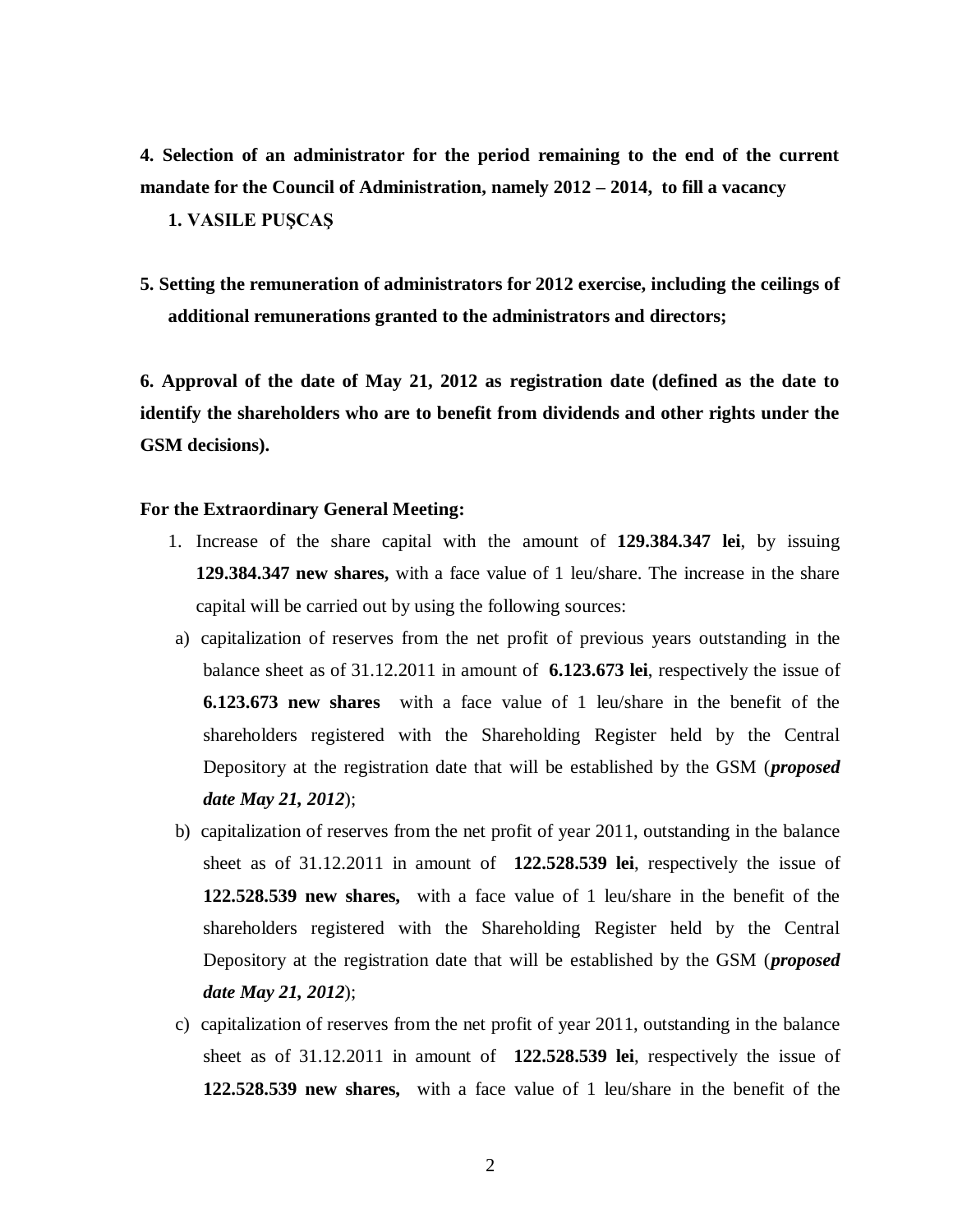shareholders registered with the Shareholding Register held by the Central Depository at the registration date that will be established by the GSM (*proposed date May 21, 2012*);

**2. Approval for an issue of subordinated convertible bonds in amount of 30 millions euro.**

**3. Modification/completion of the Constitutional Act, according to the convening notice.**

**4. Approval of the buyback by the bank of its own shares, in accordance with the applicable legal provisions, under the following terms and conditions: maximum 15,000,000 shares (0.84% of the total shares included in the share capital) with a face value of 1 leu/share at a minimum price equal to the market price on BVB at the moment of the buyback and a maximum price of 2 lei, for a period of maximum 18 months as of the publishing date of the EGM resolution in the Official Gazette of Romania, Part IV, with the purpose of implementing a remuneration program capable of ensuring the compliance with the long-term performance principle and a share retention program for a period of at least 3 years, and the granting of a mandate for the Board of Directors for the enforcement of this resolution.** 

**5. Approval of the date of May 21, 2012 as registration date (defined as the date to identify the shareholders who are to benefit from dividends and other rights under the GSM decisions).** 

I, undersigned, give my representative full power to vote on any issue regarding the mandate to the Council of Administration and individually to its members to carry out the decisions from above.

This power of attorney is valid only for the General Meeting of Shareholders, ordinary and extraordinary, to be held on April 27, 2012 hours 14,00 respectively hours 16,00 at the Grand Hotel Italia in Cluj-Napoca, Trifoiului- Vasile Conta Street or on April 28, 2012, hours 14,00, respectively hours 16,00, when a second meeting is to be held in case the first meeting